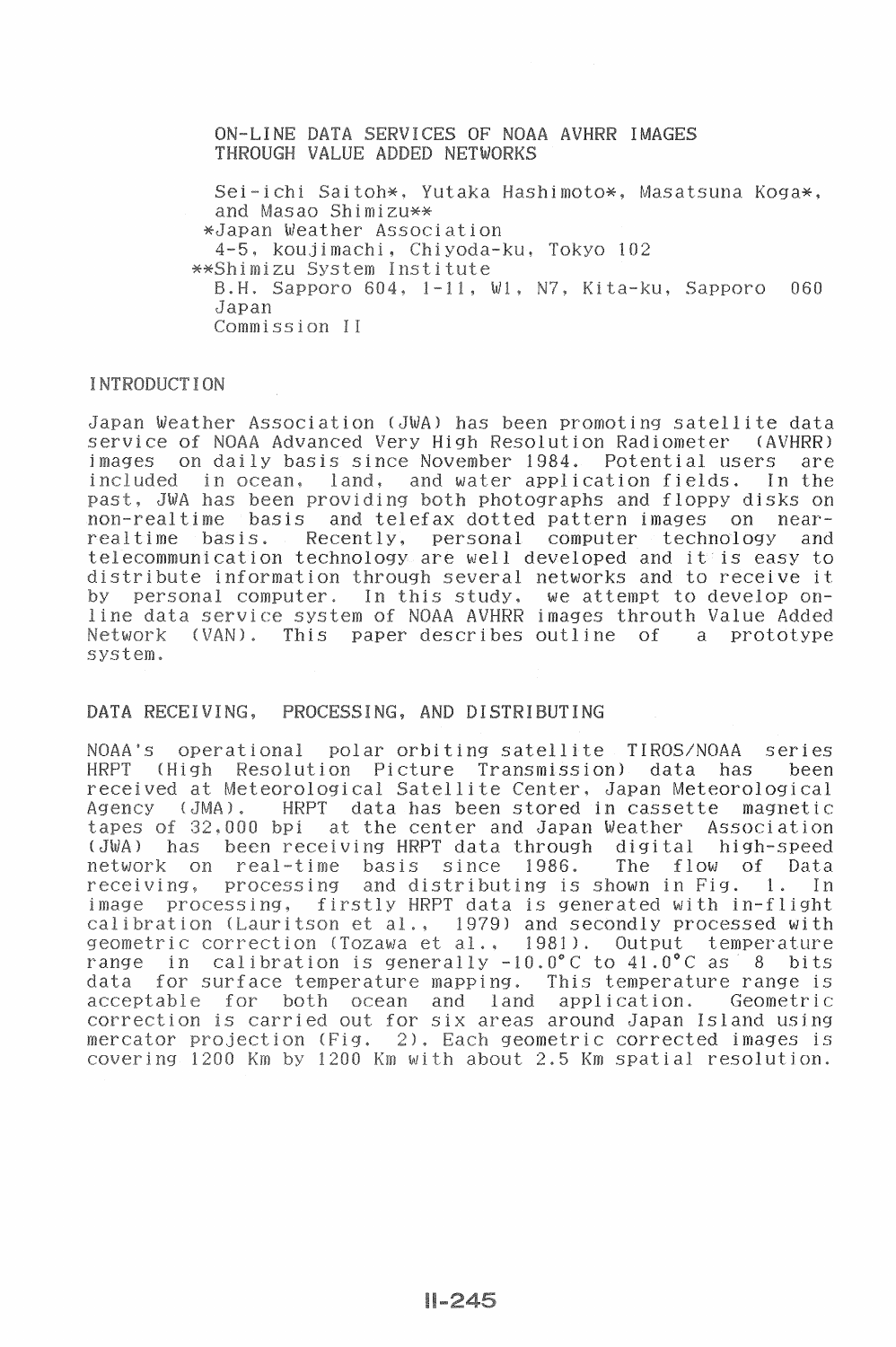# ON-LINE DATA SERVICES

Single AVHRR image is 8 bits image of 512 columns by 480 lines<br>which contains about 256k bytes. If we send this data to the contains about 256k bytes. If we send this data to the through 2400 bps telecommunication line, it takes about 16 users through 2400 bps telecommunication line, it takes about 16<br>minutes to finish the job. Even if useing 9600 bps line, it Even if useing 9600 bps line, it<br>realistic. Accordingly, we employ takes about 4 minutes but not realistic. dotted pattern image using dither matrix method, then data value becomes 32k bytes and it is possible to send this image about 1.7 minutes through 2400 bps line.

In this on-line data service system, It is possible to receive following images:

- 1. Dotted pattern image (32k bytes)
- 2. Color coded image  $(8 \text{ colors} : 32k \times 3 = 96k \text{ bytes})$
- 3. False color image  $(32k \times 2 = 64k$  bytes)
- 4. Iso-thermal image (32k bytes)<br>Dotted pattern image and Iso-therm

Dotted pattern image and Iso-thermal image are shown in Fig. 3 respectively. User can make overlay image in combination Dotted pattern image with Iso-thermal image(Fig. 5). It is easy to understand thermal gradient.

We are developed on-line and realtime data service within 24 hours through VAN. AVHRR images is storing in the VAN center for a week (Fig. 1). Newly data will be always exchaged with old data gathered before last week.

#### USER FACILITIES AND SOFTWARE ON PERSONAL COMPUTER

In this on-line system, it is necessary to prepare following facilities:

- 1. NEC PC-9801 personal computer
- or IBM PC-5550 personal computer
- 2. High resolution CRT
- 3. Printer
- 4. ModemC2400 bps/half-duplex MA model
- 5. Special interface only for PC-9801
- 6. Software(communication and image display) which is provided by JWA.

## PROCEDURE OF RECEIVING IMAGES

User can search the necessary images belonging to the procedure shown in Fig 6. Firstly, user must obtain menu which indicated what kinds of image is avalable or not. After that, they what kinds of image is avalable or not. After that, they can query images giving selection coditions like as area and date and receive dotted pattern image. Then, they can display the image<br>and check the cloud conditions. If useful image, they will and check the cloud conditions. If useful image, they will receive another kinds of images. User can stored the received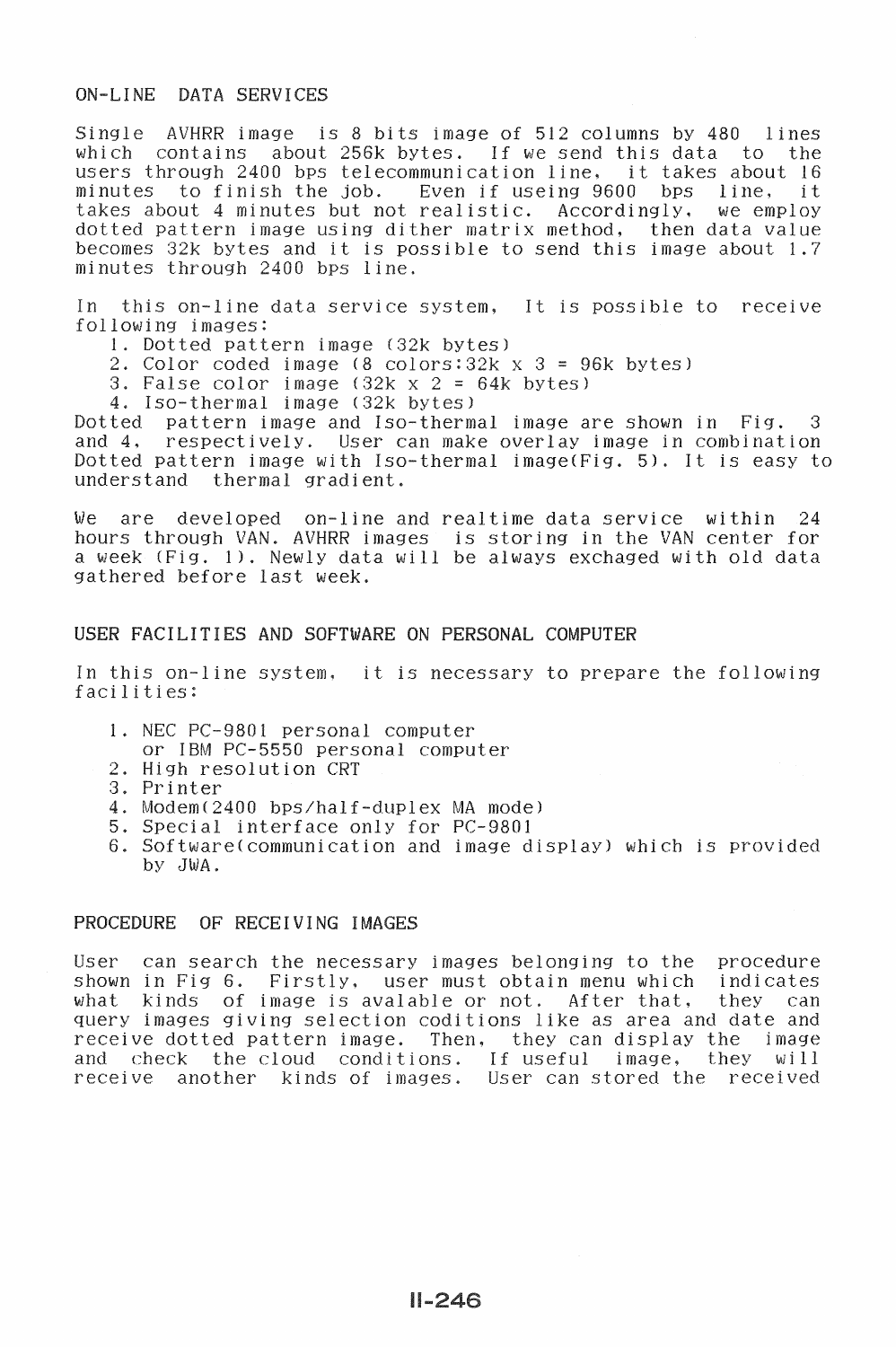whole image in floppy disks and can make the multi-temporal analysis.

#### REMARKS

Telecommunication and computer technology is developing day by day, so that this on-line system must be improved soon. Our potential users are included national and prefectual agencies, research institutions. agricultual industry, water resource industry, and hydroelective power industry. *We* hope our both non-realtime and realtime ellite data services can promote not only technology transfer of remote sensing to several industries but also academic development and educational effects in Japan.

## REFERENCES

- 1. Lauritson L., Nelson G.J., and Porto F.W., NOAA Memorandom NESS 107(1979), 83pp. Techical
- 2. Tozawa Y., Iisaka J., Saitoh S., Muneyama K., and Sasaki Y.,<br>Tokyo Scientific Center Report G318-1556(1981), IBM Japan,  $14$ pp. G318-1556(1981), IBM Japan,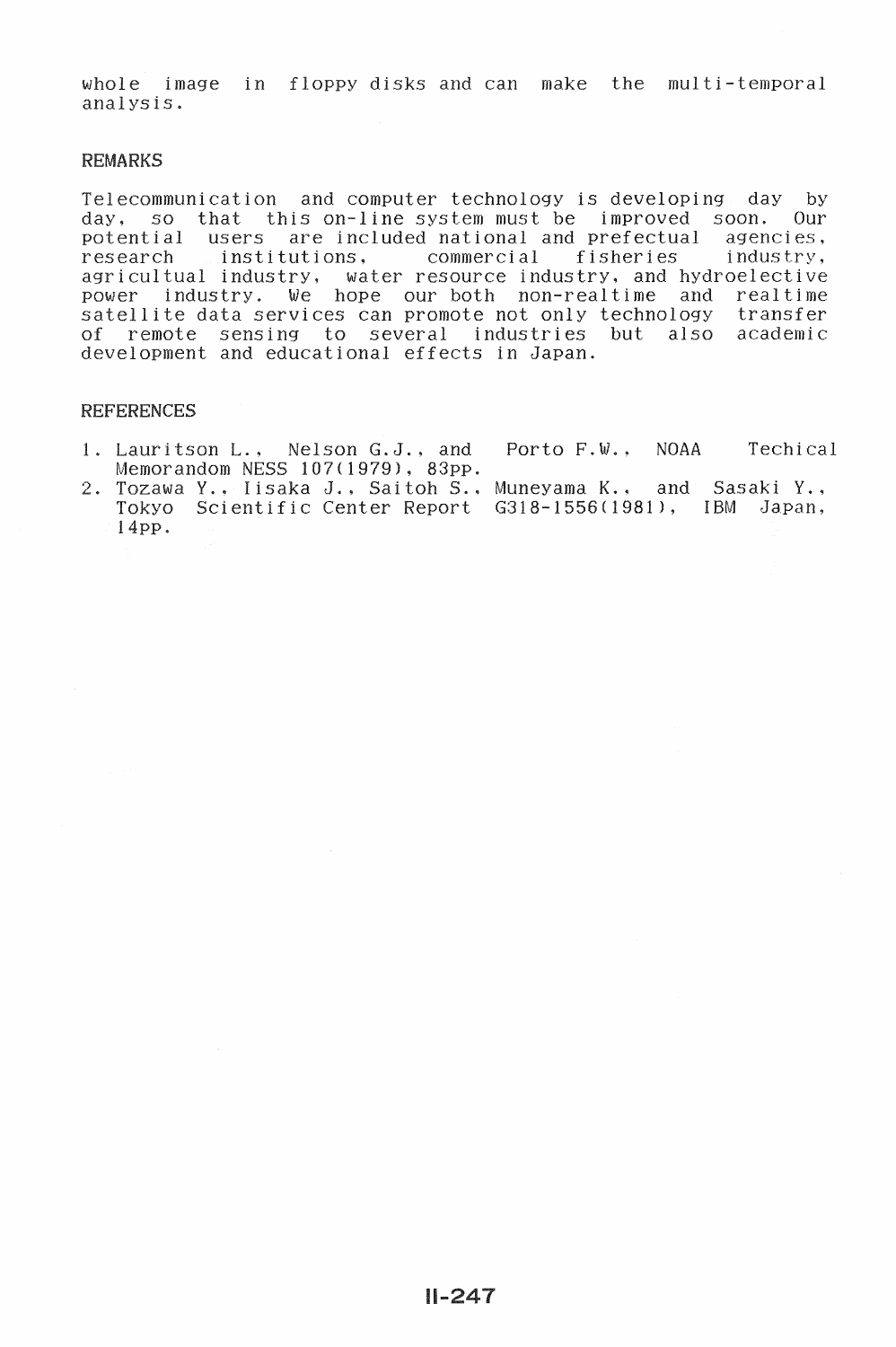

Fig. 1 Flow of NOAA data receiving, processing and distributing. VAN network is connecting to user's PC terminals.

 $\frac{1}{2}$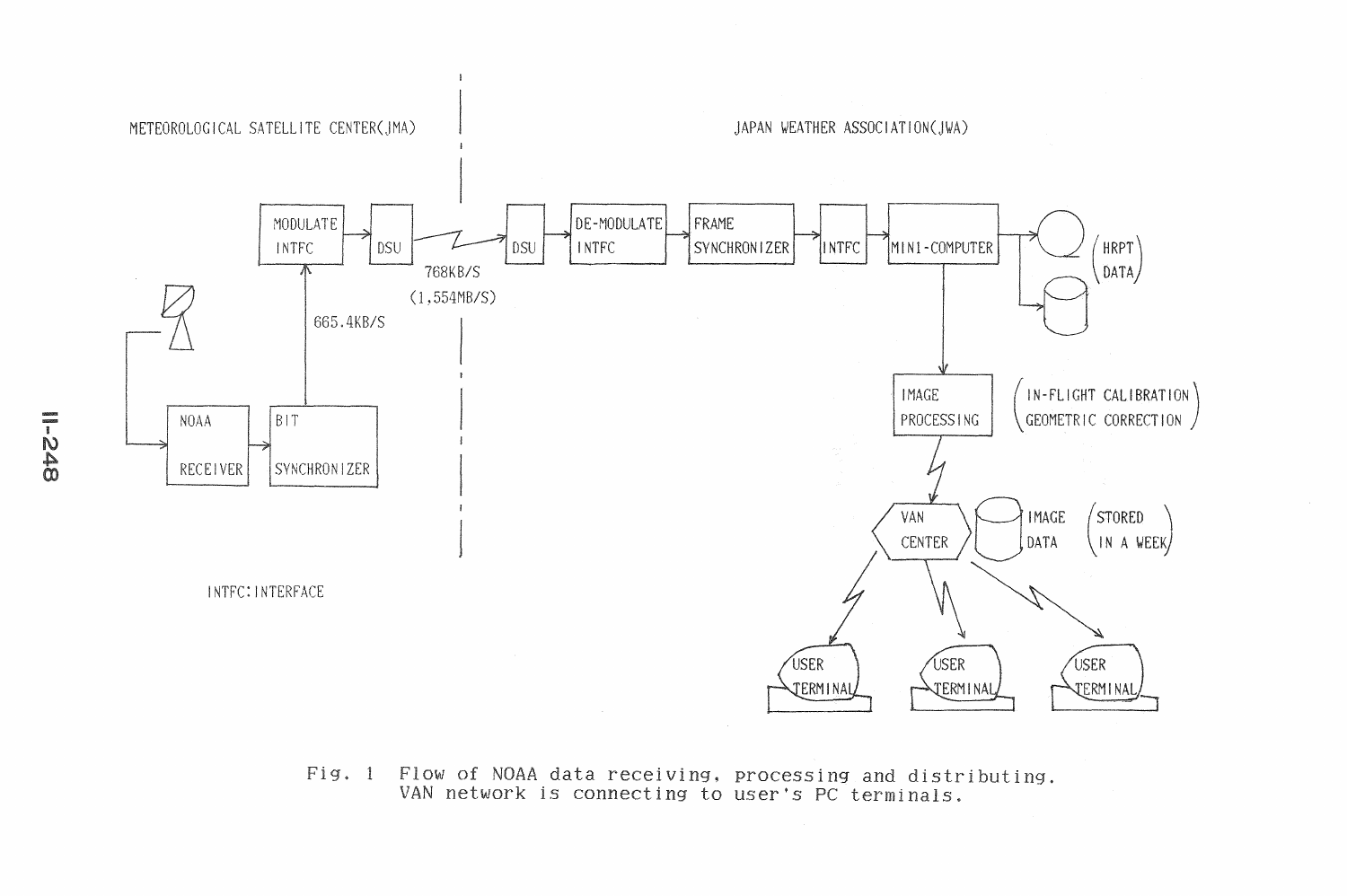

 $Fig. 2$ Data service area. These six area are covering Japan Island.



Fig. 3 Dotted pattern image

 $11 - 249$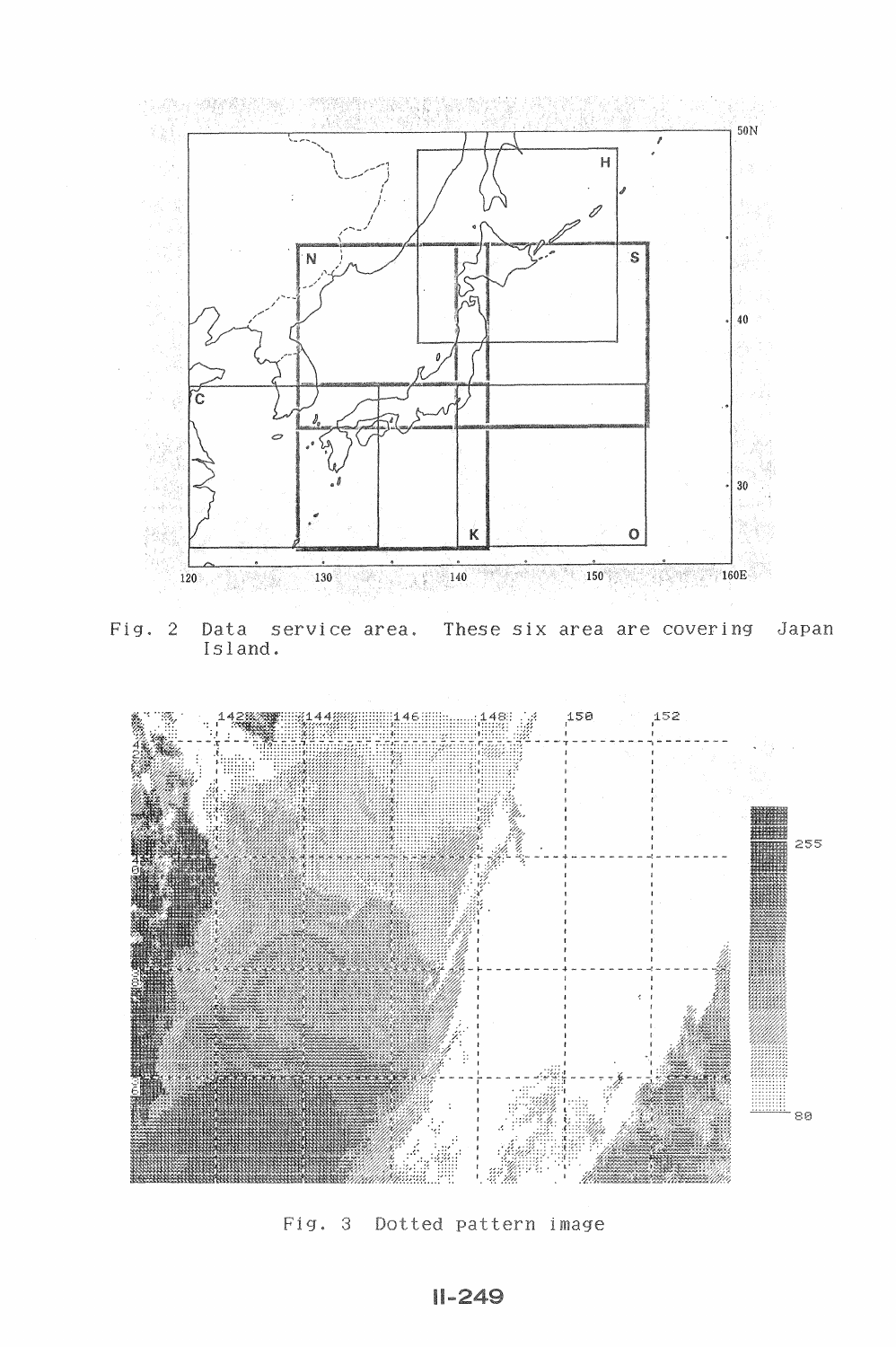

Fig. 4 Iso-thermal image



Fig. 5 Overlaid image generated both dotted pattern and iso-<br>termal images